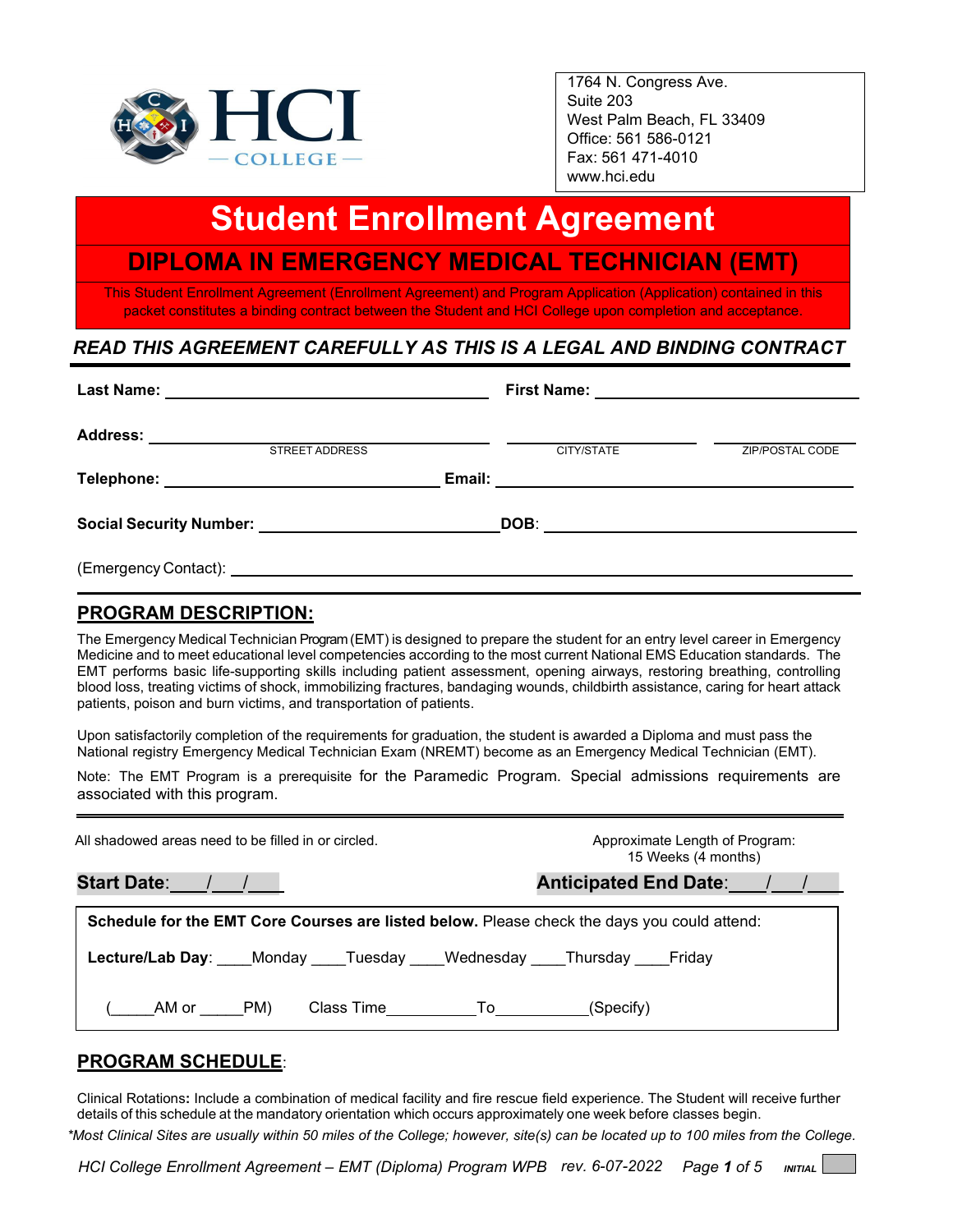### **ACCREDITATION AND PROGRAM LENGTH**:

**12 semester credits: approximately 300 clock hours, 1 semester, 4 months**

**This program is approved by the Florida Department of Health Bureau Emergency Medical Services and accredited by the Accrediting Commission of Career Schools and Colleges, 2101 Wilson Boulevard, Suite 302, Arlington, Virginia 22201. (703) 247-4212 [\(www.accsc.org\)](http://www.accsc.org/).**

### **Emergency Medical Technician (EMT)**

| <b>Tuition and Application Fee</b> |         |  |
|------------------------------------|---------|--|
| Tuition                            | \$5,000 |  |
| <b>Application Fee</b>             | \$150   |  |
| <b>Total Program Cost</b>          | \$5,150 |  |

### **Emergency Medical Technician Core Courses Tuition and Fees Per Semester:**

| <b>Semester</b> | <b>Credits</b> | Tuition |
|-----------------|----------------|---------|
| Semester        | ∸∸             | \$5,000 |

**A set of required materials, textbooks, and uniforms are provided at no additional cost.**

### **Admission Requirement Checklist for the EMT Program:**

- Complete and sign an application.
- Pass a criminal background check (within the past 12 months)<sup>1</sup>.
- **Pass and have a current (within the past six months) 10 panel drug screen<sup>1</sup>.**
- **Provide a valid Driver's License or government issued photo ID**
- Provide proof of high school graduation (Diploma), or successful completion of the General Education Development test (GED), or verification of graduation from an Associate degree or higher program from an accredited college or university. Acceptance of any of the documents listed above is at the sole discretion of the College.

*1Certain findings on background checks or drug screen can hinder or prevent a student from clinical/ride placement or pursuing licensure in most program fields offered by HCI College.* 

### **METHOD OF PAYMENT:**

- Option 1: Payment may be made by credit card or debit card.
	- HCI College accepts VISA, MasterCard, Discover and American Express.
- Option 2: Payment may be made by check or money order. No cash is accepted. There is a \$36 fee for checks returned for any reason.
- Option 3: HCI College participates in Florida Prepaid College Fund (www.myfloridaprepaid.com), Bright Futures [\(http://www.floridastudentfinancialaid.org/ssfad/bf/\)](http://www.floridastudentfinancialaid.org/ssfad/bf/) and is approved for participation in various funding programs offered through the Veterans' Administration [\(http://www.benefits.va.gov/gibill/\)](http://www.benefits.va.gov/gibill/). Note: Program benefits may vary depending on individual eligibility.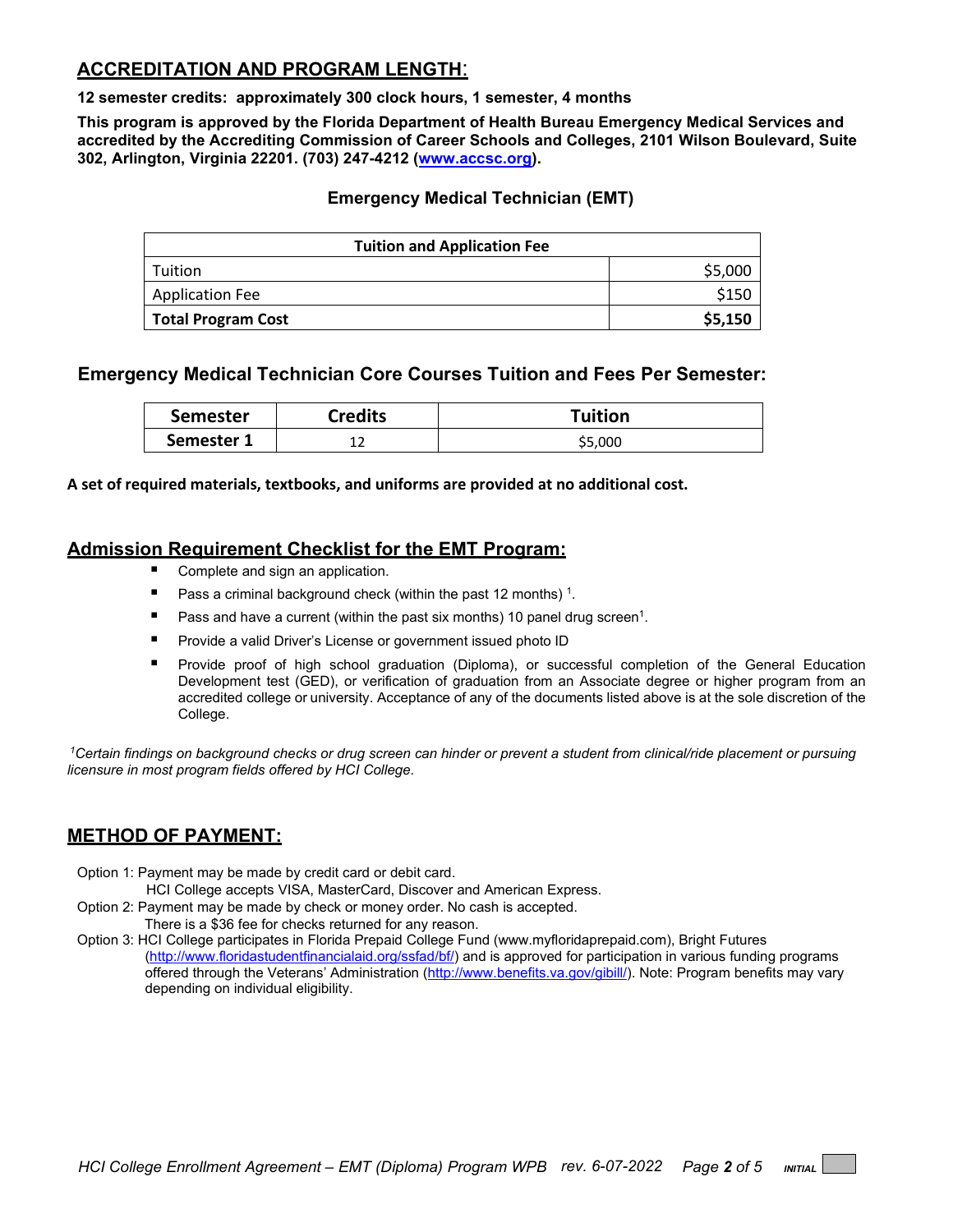Tuition and related fees are due in full according to your payment schedule agreed upon at the time of registration and acceptance of the Enrollment Agreement.

| <b>ANNUAL</b><br><b>PERCENTAGE RATE</b> | <b>FINANCE</b><br><b>CHARGE</b>             | <b>AMOUNT FINANCED</b><br>The dollar amount of the<br>credit provided to you or on<br>your behalf. | <b>TOTAL OF PAYMENT</b><br>The amount you will have<br>paid after you have made<br>all payments as<br>scheduled. | <b>TOTAL SALE</b><br><b>PRICE</b><br>The total cost of your<br>purchase on credit<br>including your down<br>payment |
|-----------------------------------------|---------------------------------------------|----------------------------------------------------------------------------------------------------|------------------------------------------------------------------------------------------------------------------|---------------------------------------------------------------------------------------------------------------------|
| N/A                                     | S<br>N/A                                    | S<br>N/A                                                                                           | S<br>N/A                                                                                                         | S<br>N/A                                                                                                            |
| <b>YOUR PAYMENT SCHEDULE WILL BE:</b>   |                                             |                                                                                                    |                                                                                                                  |                                                                                                                     |
| <b>NUMBER OF</b><br><b>PAYMENTS</b>     | *AMOUNT OF<br><b>EACH</b><br><b>PAYMENT</b> |                                                                                                    | <b>WHEN PAYMENTS ARE DUE</b>                                                                                     |                                                                                                                     |
| N/A                                     | N/A                                         | Beginning on<br>(check one) N/A                                                                    | N/A<br>month or<br>N/A                                                                                           | and on the same day each<br>bi-weekly thereafter                                                                    |

**\*Note: Student gap payment listed above "Amount of Each Payment" requires enrollment in automatic debit/credit/checking payment authorization through** *HCI College* **or a co-signer for Tuition Options or payment in full by credit card, debit card, check or money order.**

### **Refund Policy**

### **Refunds for Classes Cancelled:**

All monies will be refunded within 30 days of the schedule start date if HCI College cancels the class.

### **Cancellation/Withdrawal Refund Policy:**

HCI College offers a refund to students who withdraw from the program, or to the sources from which the student's prepaid fees came, according to the schedule outlined below. This refund is based on tuition. Any student wishing to withdraw should complete and sign a Withdrawal Form. The Withdrawal Form and procedure may be obtained at HCI College's registration desk in Suite 205 at the West Palm Beach Campus or Suite 101 at the Fort Lauderdale Campus or on HCI College's website: [www.HCI.edu.](http://www.hci.edu/)

A Student wishing to cancel an enrollment or withdraw may complete a Withdrawal/Cancellation Form. This form is available at [www.HCI.edu](http://www.hci.edu/) or from the Registrar located in Suite 101 at the West Palm Beach Campus or 101 at the Fort Lauderdale Campus.

HCI College will refund monies paid by students in the following manner:

- All monies will be refunded if the applicant is not accepted by the College or if the student cancels within three (3) business days after signing the Enrollment Agreement and making payment.
- Cancellation after the third (3rd) business day, but before the first day of class, will result in a refund of all monies paid for the non-refundable application fee.
- **Any textbooks and unused uniform polo shirts that were issued must be returned to the College to receive the refund for** those items.
- Refunds will be made within 30 calendar days of date of the cancelation with proper submission of a Withdrawal/Cancellation Form by the student. Written notification may be submitted by email, fax or in person.
- Refunds will be made within 30 calendar days of the first day of class if no written notification is provided by the student.

#### **Withdrawal Procedures**

- 1. Notice of withdrawal should be made in person by submitting a Withdrawal Form to the Registrar, and the date of determination will be the date the student submits the Withdrawal Form. The Withdrawal Form and procedure may be obtained from HCI College's Registrar in Suite 101 at the West Palm Beach Campus or in Suite 101 at the Fort Lauderdale Campus or on HCI College's website: [www.HCI.edu.](http://www.hci.edu/)
- 2. If a student is withdrawn by the College for absenteeism based on the attendance policy, the student's last date of attendance will be the withdrawal date. The date of determination will be no later than 14 days after the student's last date of attendance.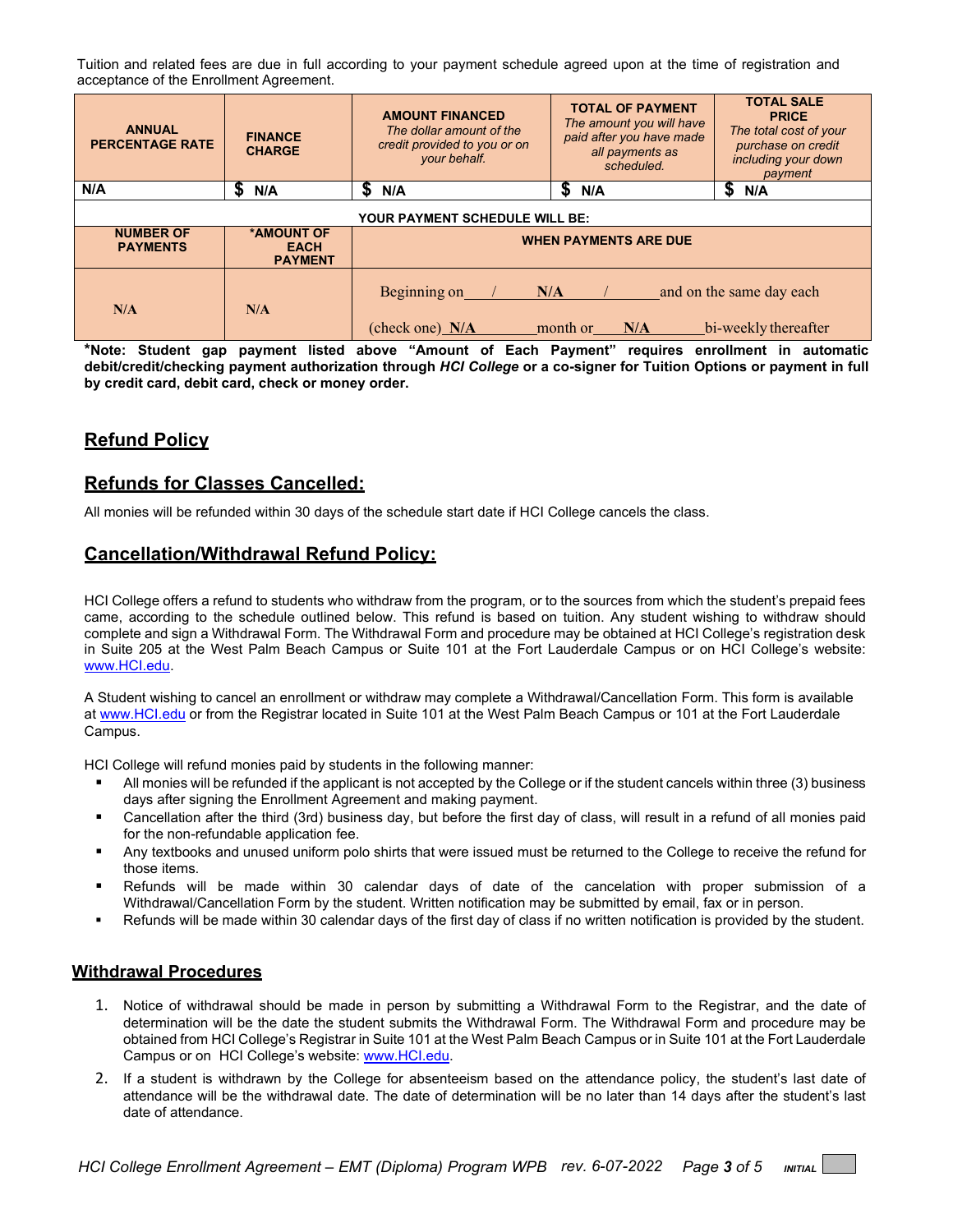- 3. If a student is withdrawn by the College for failure to maintain required grades or passing rate, the date of determination will be no later than 14 days after the student's last date of attendance, which will be the same day as the last failed exam or make-up exam.
- 4. I understand and agree that the College may change locations during my enrollment. Further, I understand that should I decide to discontinue my enrollment on or after the date of that relocation, that my refunds (if any) will be calculated using this policy.

### **Institutional Refund Policy**

The refund schedule is as follows:

- 1. All monies paid will be refunded\* if the applicant is not accepted by the College, or if the student cancels within three (3) business days after signing the Enrollment Agreement and making payment. The applicant that has not visited the College facility prior to signing the Enrollment Agreement will have the opportunity to withdraw without penalty within (three days) following either the regularly scheduled orientation procedures or following a tour of the College facilities and inspection of equipment. The nonrefundable Application is fully refundable (not to exceed \$150).
- 2. *\*Returned check fees and transfer credit fees are non-fundable.*
- 3. Withdrawal after the third business day, but before the first day of class, will result in a refund of all monies paid except for the non-refundable application fee (not to exceed \$150).
- 4. Any textbooks, uniforms, and equipment issued must be returned to the College unused to receive full refund for those items.
- 5. Refunds will be made within 30 calendar days of date of the cancelation with proper submission of a Withdrawal/Cancellation Form by the student. Written notification may be submitted by email or faxed to (561) 471- 4010, or in person to the Business Office Manager.
- 6. Refunds will be made within 30 calendar days of the first day of class if no written notification is provided by the student.

### **Refund Schedule:**

Students who withdraw during the first seven (7) days of enrollment (semester) will receive a 100% refund of all monies paid for tuition, fees, and supplies (excluding the nonrefundable application fee).

Tuition for the EMT program will be refunded on a pro-rated basis. The pro-rata refund will apply to the proportion of the Semester taught of the Enrollment Term (as defined by Program).

| <b>Proportion of Semester Taught</b> | <b>Tuition Refund Percentage</b> |
|--------------------------------------|----------------------------------|
| 0% through and including 40%         | Pro-Rata                         |
| More than 40% and including 50%      | 40%                              |
| More than 50%                        | 0% (No Tuition Refund)           |

The Withdrawal Date for refund computation will be one of the following:

- The date Withdrawal/Cancellation Form signed by Student.
- The date of withdrawal for unsatisfactory progress.
- The date of withdrawal for excessive absences will be the last date of attendance.
- The date of involuntary withdrawal by HCI College for actions that the College may deem to be in violation of its policies and procedures.